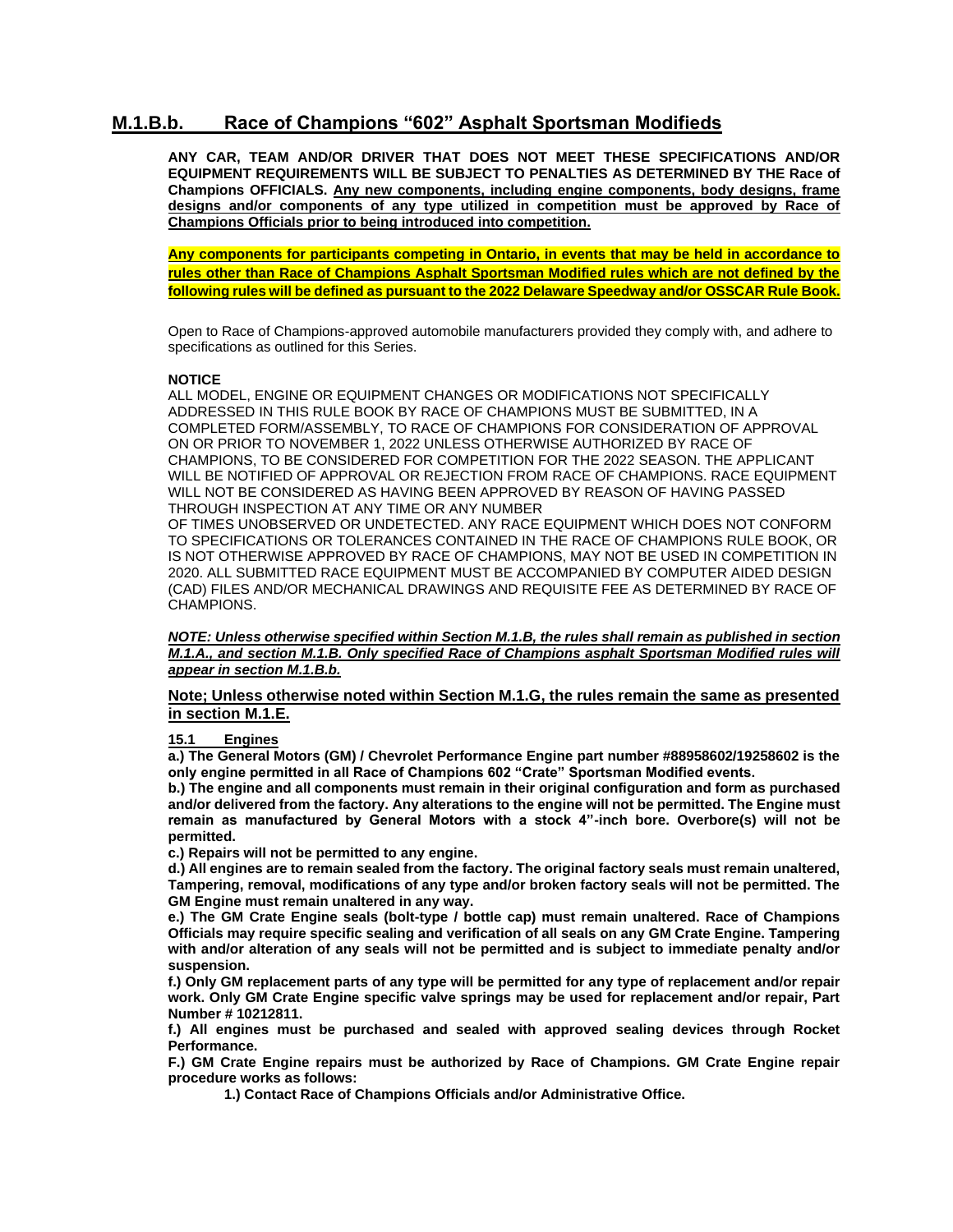**2.) The Race of Champions Officials will specify a repair location and instruct the driver/owner where to take the engine to get an estimate.**

**3.) Based on the estimate and the detail of the repair, the Race of Champions Officials will determine if the repairs may be made or if a new engine must be purchased.**

**4.) If a repair is approved, a specified inspector will inspect the engine and work with the engine repair facility throughout the duration of the repair to ensure that the engine maintains the GM Specifications.**

**5.) Upon completion of the repair(s) the engine will be 'resealed' before being released for competition.**

**6.) All parts including the gasket repair kit(s) must be stock OEM Chevrolet Performance replacement parts. The receipt(s) generated from the Chevrolet Performance Dealer and/or parts department must be retained and a copy presented to the Race of Champions for verification.**

**7.) Overbores will not be permitted. If a cylinder has scoring and/or needs repair it must be communicated to Race of Champions Officials before being sleeved to maintain the original bore size.**

**8.) Valve jobs will not be permitted.**

**11.) The distributor advance curve and/or all parts must remain stock as manufactured.**

**12.) All engine information regarding repairs and/or engine introduction must be retained and turned into Race of Champions Officials, to track and manage engine database, including the driver, serial number, repair, type of repair and/or what type of service was performed to any engine.**

**13.) If any repair estimates come back to the Race of Champions Officials that is determined to be detrimental to the purpose of this division, a new engine, a new engine must be purchased. The engine that was damaged will no longer be eligible for competition.**

**g.) Race of Champions Officials reserve the right to technically inspect, exchange and/or confiscate any GM Crate Engine at any time. Failure to surrender the engine and/or submit the engine for inspection equals disqualification from the event and/or suspension.**

**h.) The intended direction of the GM Crate Engine program is to maintain a cost-effective, affordable racing program. Rebuilding, balancing, blue printing and/or any other alteration made in an attempt to influence the integrity of this program will not be permitted. The judgment and determination of any such decision will be at the sole discretion of Race of Champions Officials.**

Engine Verification.

A. All motors must be repaired through Rocket Performance. The use of another Repair Centers will not be permitted.

B. All current motors with GM Bolts/Bottle Cap seals or previously Race of Champions sealed engines may go through the verification program at Rocket Performance and have a QR seal attached to the motor. C. A new motor may also be purchased from Rocket Performance or Authorized Repair Centers and be updated to a verified motor with a QR seal.

D. Seals from other sanctioning bodies are not accepted as verification seals.

E. Verification pricing is locked in at \$550 (US) and \$750 (Can.)

## **3 Carburetor / Air Cleaner**

**a.) Only one (1) 500 cfm Holley carburetor, Part Number 4412 or Holley HP Carburetor Part Number 80583 will be permitted.**

**b.) All engines and all components must remain in their original configuration and form as purchased and/or delivered from the factory. Any changes will result in disqualification from the event. Any alterations to the engine will not be permitted.**

**c.) 4412, part #0-80583:**

**1.) The carburetor must maintain the stock venture and throttle bore dimensions.** 

**2.) The carburetor must maintain all stock dimensions, including mounting and stud location on intake manifold.**

**3.) The booster height must remain stock OEM from Holley. Cutting, tumbling and/or polishing will not be permitted.**

**4.) Modifications of any type will not be permitted.**

**5.) The maximum height of the carburetor when measured from the bottom of the carburetor and/or the throttle plate to the machined horizontal surface of block will be in 7"-inches in** 

**7.) Gauge measurements (go/no-go) must be met at all times, regardless of carburetor temperature.**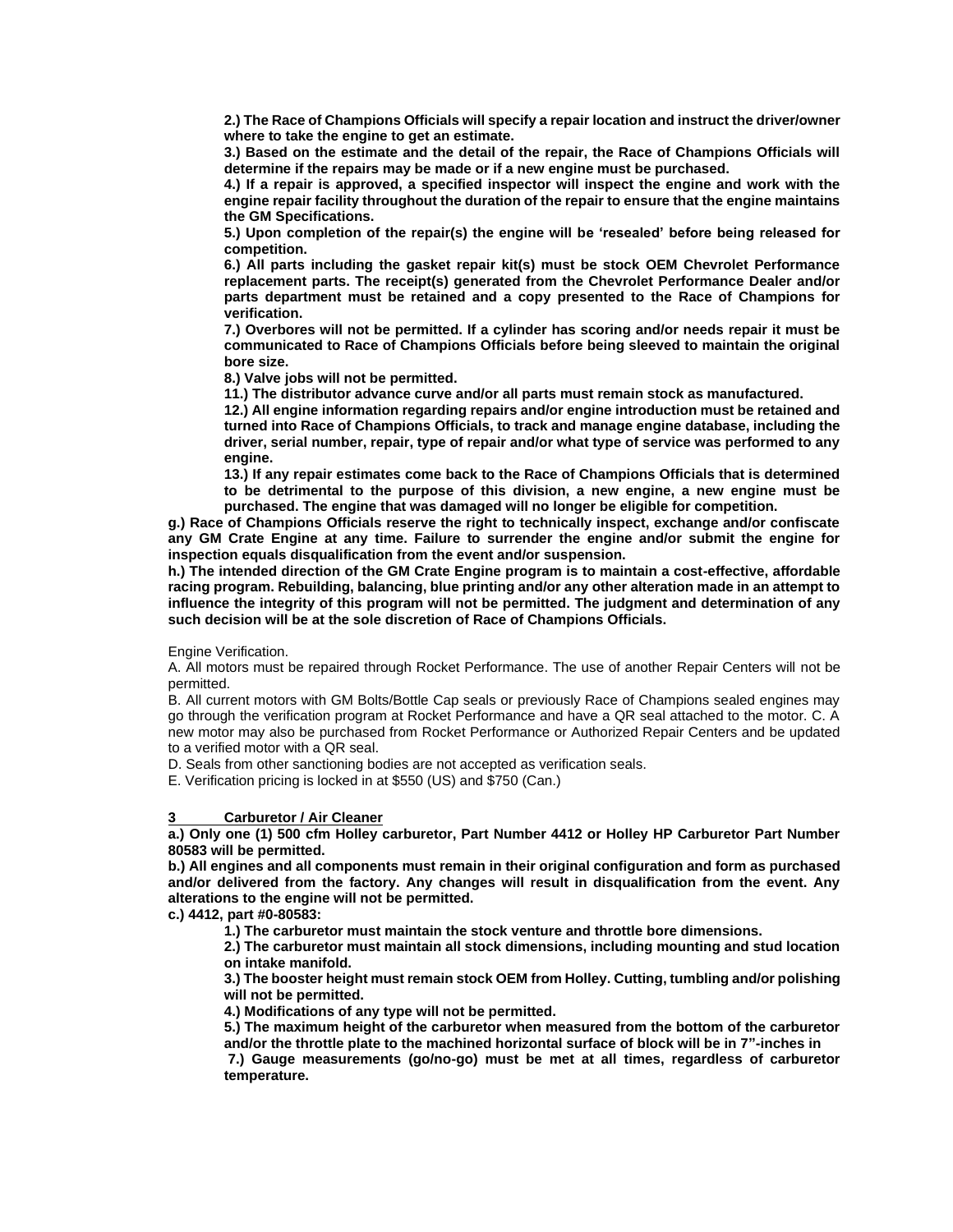**f.) A single unaltered carburetor spacer plate with an unaltered square hole/opening including gasket with a maximum thickness of 1"-inch will be permitted. Tapering, machining and/or any other alteration to the spacer plate will not be permitted.**

**g.) Only a single conventional round type air cleaner housing with a bottom 5"-inch center hole will be permitted. Ram air, air box and/or heat shield type devices will not be permitted. The air cleaner must remain in place when the hood is removed. The air cleaner must remain in place when the hood is removed.**

**h.) Air cleaners that provide ventilation through the top cover (such as the K & N brand) will not be permitted.**

**i.) Air induction plastic carburetor insert and/or other devices that direct air into the air intake will not be permitted.** 

**j.) Metal attached to the air cleaner will not be permitted.**

**k.) The air cleaner must be centered on the carburetor.**

**l.) Air diffusers will not be permitted.**

#### **6 Ignition**

a.) Only stock OEM distributors will be permitted. The distributor must maintain the factory mechanical advance curve to stock OEM specifications. Alterations and/or adjustments will not be permitted with the exception of, lock plates may be added to the mechanical and vacuum distributor advance system. When both lock plates are added, mechanical weights and springs are to be removed along with the vacuum advance canister.

b.) The ignition amplifier box ("rev box") and coil must be mounted under the hood and on a panel on the rear side of the firewarll shielded from heat (out of the driver's reach) for ease of inspection. The black wire must be grounded to the motor. When the hood is removed the "rev box" must be clearly visible and not covered.

c.) The car must be fitted with one (1) unaltered approved MSD RPM (rev) limiting box, maximum 6000 RPM. The box and the chip must remain operable and working condition, prior to, during and after all racing events. The MSD 8727CT will be the only MSD RPM (rev) limiting box permitted for competition.

d.) Trigger-type and/or crank trigger-type ignitions will not be permitted.

e.) The ignition must be mechanically driven in the stock OEM location.

f.) Only the stock OEM H.E.I. ignition coil will be permitted.

g.) The wiring must remain as specified by the ignition amplifier box manufacturer.

h.) One American Passenger Car sized battery with terminals on top and a maximum of 12 volts will be permitted. The battery voltage must not measure more than 14.3 volts. Step up transformer and/or any other device designed to increase voltage will not be permitted.

i.) OEM stock firing order must be maintained for all engines. Standard GM Firing Order 18436572.

j.) Ignition amplifier boxes, "rev boxes", RPM limiting chips, may be inspected, confiscated and/or exchanged at any time.

k.) Traction control devices will not be permitted. Braking devices that control traction will not be permitted.

l.) Race of Champions Officials reserve the rights to analyze and/or switch ignition boxes and/or rev chips at anytime.

## **m.8 Suspension**

### *NOTE: Unless otherwise specified within Section M.1.B, the rules shall remain as published in section M.1.A. Only specified Race of Champions asphalt Sportsman Modified rules will appear in section M.1.B*

## 1. Suspension

a.) All suspension systems and components must be approved by Race of Champions Officials. Prior to being used in competition, all suspension systems and components must be submitted, in a completed form/assembly, to Race of Champions Officials for consideration of approval and approved by the Race of Champions. Each such part may thereafter be used until the Race of Champions determines that such part is no longer eligible. All suspension fasteners and mounting hardware must be made of solid magnetic steel.

2. Coil Springs

a.) All downward chassis movement while the race car is in competition must be limited only by the normal increasing stiffness of the springs or the bottoming of the chassis against the race track, whichever occurs first. **Intentional mechanical binding of any type will not be permitted**. Any device or procedure that in the judgment of Race of Champions Officials attempts to detract from or compromise the above will not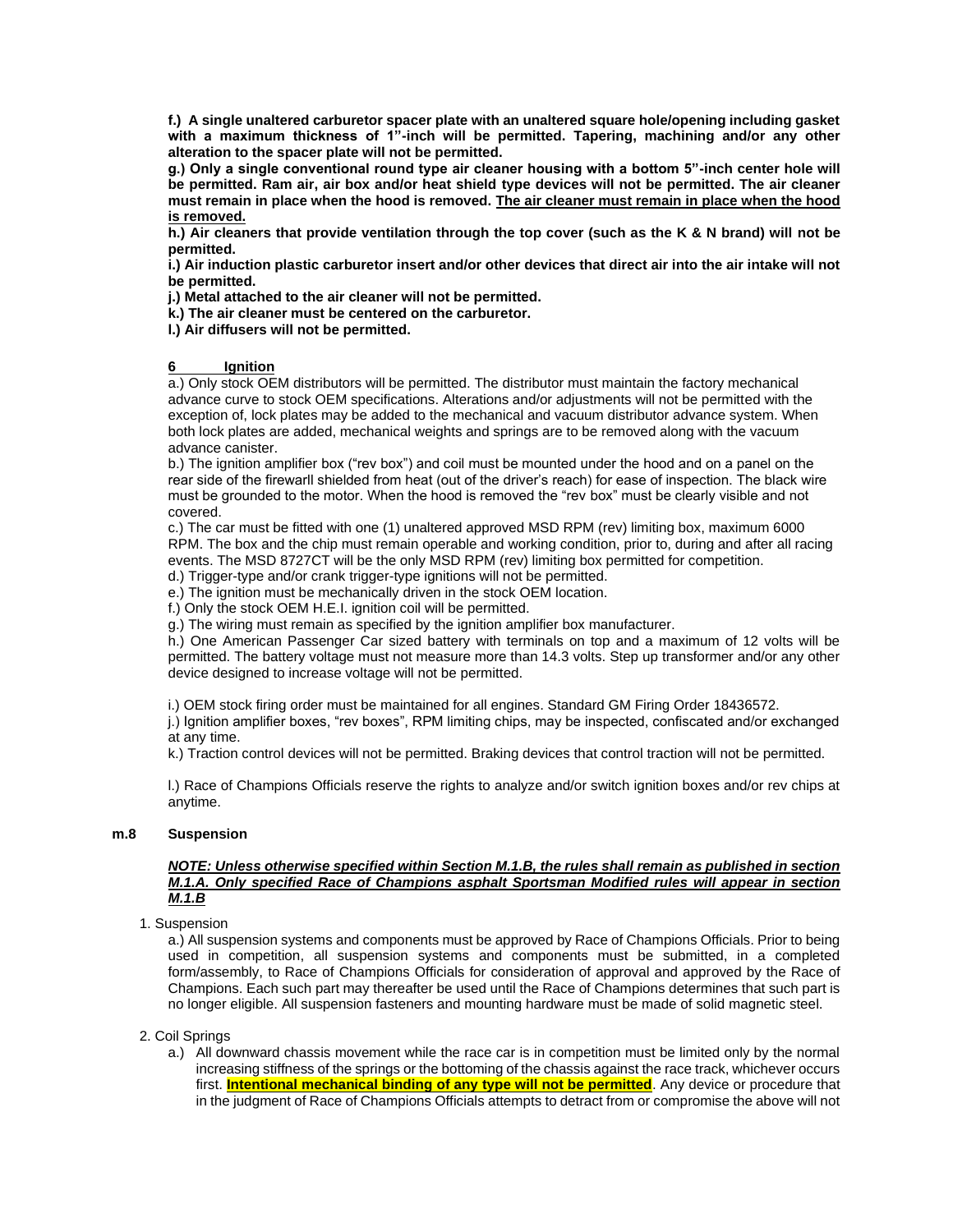be permitted. Only coil spring suspension will be permitted. All coil springs must be constructed using round magnetic steel wire, wound in a clockwise direction. Ovate and flat wire will not be permitted. The coil spring wire diameter must be the same size from the top to the bottom of the springs. All of the coils in a spring must be active. The coil springs at all four (4) wheels must be active and permit suspension movement. All coil springs must not be colder than ambient temperature.

b.) Coil Over Front Springs

(1) Coil over springs must mount to the lower A-frames.

(2) Strut bars will not be permitted for mounting of coil over front springs.

(3) Coil over springs must be heavy-duty magnetic steel and must be constructed with both coil ends closed and ground.

(4) Only one (1) spring per wheel will be permitted. The minimum front spring rating will be 400 lbs.. Springs may be inspected and/or "rated" by Race of Champions Officials at any time.

(5) Coil springs may be coated but coating thickness and material must be acceptable to Race of Champions Officials.

(6) Unless otherwise authorized by the Race of Champions Officials, coil spring rubber inserts will not be permitted.

c.) Coil Over Rear Springs

(1) The rear spring position may be changed, but both rear springs must be located either inside or outside of the frame rails.

(2) Coil over springs must be heavy-duty magnetic steel and must be constructed with both coil ends closed and ground.

(3) Only one (1) spring per wheel will be permitted. The minimum rear spring rating will be 150 lbs. Springs may be inspected and/or "rated" by Race of Champions Officials at any time.

(4) Coil spring rubber inserts will not be permitted.

(5) Progressive or digressive rate springs will not be permitted.

**d.) All coil over springs and shocks must remain visible at all times. Covering of the coil over springs and shocks will not be permitted.**

3. Sway Bars (Anti-Roll Bars)

a.) Front sway bar(s), when used, must be for the purpose anti-roll only. The front sway bars must freely rotate in their mounts. The movement of the front sway bar arms must not be prevented or restricted beyond that of normal use as an anti-roll bar. The minimum sway bar rating permitted will be 300 lbs. The maximum sway bar rating permitted will be 500 lbs.

b.) Only magnetic steel front sway bars will be permitted.

c.) Rear sway bars (anti-roll bars) will not be permitted.

4. Shock Absorbers

a.) Coil over shock absorbers may be used. Shock absorbers and coil over shock and spring, by visual reference, must remain within the outline of the body and no holes can be cut in the outer body for the mounting of shocks.

b.) Only the specified PRO Shocks (Shock absorbers) will be permitted for competition;

RF; AC550B - LF; AC557B – LR; AC746B – RR; AC750B

c.) Shock absorbers and internal components are subject to inspections in any manner necessary by Race of Champions officials.

d.) Race of Champions Officials may use a shock absorber provided by the respective manufacturer as a guide in determining whether a Competitor's shock absorber conforms to the specifications in the Rule Book. e.) A maximum of one (1) shock absorber per wheel will be permitted.

f.) Quick disconnect shock mounts will not be permitted. The shocks must be attached with nuts and bolts. j.) Air scoops, covers or any aerodynamic devices on or around the front shock absorbers will not be permitted.

k.) It is the responsibility of the crew chief, not the Race of Champions, to ensure the shock absorbers are used in accordance with the manufacturer's instructions and specifications.

m.) A shock absorber claim rule will be in effect for all shock absorbers. The claim will be \$200.00 per shock absorber claimed. The rules for the claim will be as follows;

1.) In order for a competitor to claim another competitors shock absorber, the competitor initializing the claim must complete the race on the lead lap and must not have finished in the top five finishing positions of the race.

2.) All claims must be made in writing within 15 minutes of the conclusion of the feature race.

3.) The competitor who is having his shock absorbers claimed must surrender the shock absorbers to a Race of Champions Official for the claim and will receive payment from the Race of Champions.